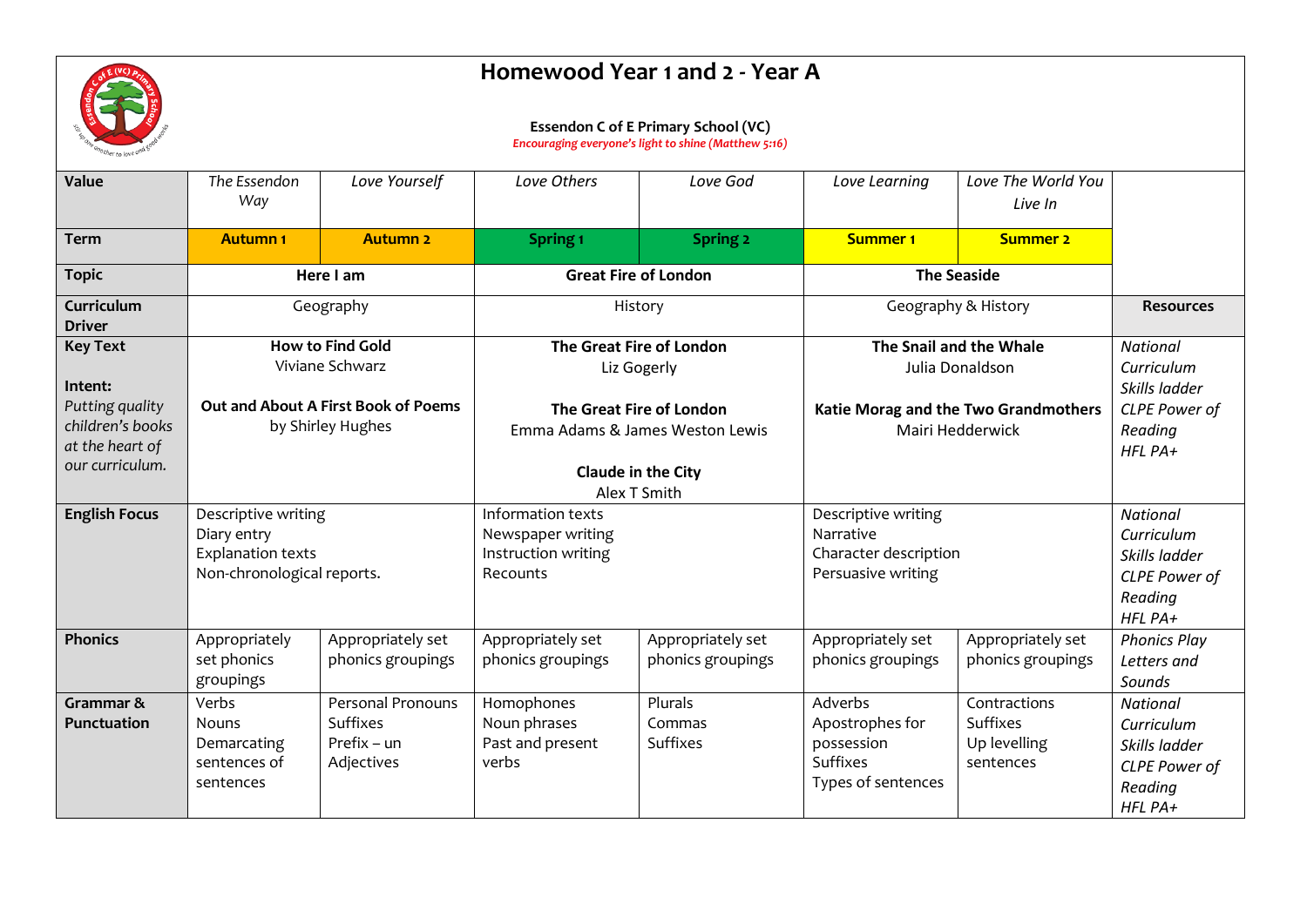| <b>Maths</b>   | Place Value<br>Addition<br>Subtraction                                                                                                                                                                                                                                                                                                                                                                                                                                                                   | Addition<br>Subtraction<br>Money<br>Multiplication                                                                    | Place Value<br>Multiplication &<br>Division<br><b>Statistics</b>                                                                                         | Length and Height<br>Shape<br>Time                                         | Position &<br>Direction<br><b>Time Problem</b><br>Solving                                                                                                                                                                                                                                                                                                                                                               | Addition &<br>Subtraction<br>Weight & Volume<br>Mass, Capacity &<br>Temperature                                                    | National<br>Curriculum<br>Skills ladder<br>White Rose<br>Classroom                     |
|----------------|----------------------------------------------------------------------------------------------------------------------------------------------------------------------------------------------------------------------------------------------------------------------------------------------------------------------------------------------------------------------------------------------------------------------------------------------------------------------------------------------------------|-----------------------------------------------------------------------------------------------------------------------|----------------------------------------------------------------------------------------------------------------------------------------------------------|----------------------------------------------------------------------------|-------------------------------------------------------------------------------------------------------------------------------------------------------------------------------------------------------------------------------------------------------------------------------------------------------------------------------------------------------------------------------------------------------------------------|------------------------------------------------------------------------------------------------------------------------------------|----------------------------------------------------------------------------------------|
| <b>History</b> |                                                                                                                                                                                                                                                                                                                                                                                                                                                                                                          |                                                                                                                       | The Great Fire of London<br>Events beyond living memory that are<br>significant nationally or globally.<br>Compare aspects of life in different periods. |                                                                            | Investigations<br>Seaside<br>Changes within living memory which<br>reveal aspects of change in national life.                                                                                                                                                                                                                                                                                                           |                                                                                                                                    | secrets<br>National<br>Curriculum<br><b>Twinkl Planit</b><br>Skills Ladder<br>Plan Bee |
| Geography      | Our local area<br>Use aerial photographs and plan<br>perspectives to recognise landmarks<br>and basic human and physical features;<br>devise a simple map; and use and<br>construct basic symbols in a key.<br>Use simple fieldwork and<br>observational skills to study the<br>geography of their school and its<br>grounds and the key human and<br>physical features of its surrounding<br>environment.<br>Use world maps, atlases and globes to<br>identify the United Kingdom and its<br>countries. |                                                                                                                       |                                                                                                                                                          |                                                                            | Seaside<br>Identify seasonal and daily weather<br>patterns in the United Kingdom.<br>Use basic geographical vocabulary to<br>refer to: key physical features, including:<br>beach, cliff, coast, forest, hill, mountain,<br>sea, ocean, river, soil, valley, vegetation,<br>season and weather.<br>Know key human features, including: city,<br>town, village, factory, farm, house, office,<br>port, harbour and shop. |                                                                                                                                    | National<br>Curriculum<br><b>Twinkl Planit</b><br>Skills Ladder                        |
| <b>Science</b> | Animals<br>including<br>humans<br>Linda Buck<br>Identifying and<br>Classifying                                                                                                                                                                                                                                                                                                                                                                                                                           | Seasonal Changes<br>Autumn & Winter<br>Using their<br>observations and<br>ideas to suggest<br>answers to<br>questions | Materials<br>Alexander Graham<br>Bell<br>Observing closely,<br>using simple<br>equipment                                                                 | The Environment<br>Perform simple tests,<br>Identifying and<br>classifying | Plants<br>Carl Linnaeus<br>Asing simple<br>questions and<br>recognising they<br>can be answered in<br>different ways                                                                                                                                                                                                                                                                                                    | Living things and<br>their habitats<br>Alfred Wallace -<br>Human effects on<br>the natural world<br>Identifying and<br>classifying | National<br>Curriculum<br>Skills ladder<br><b>Twinkl Planit</b>                        |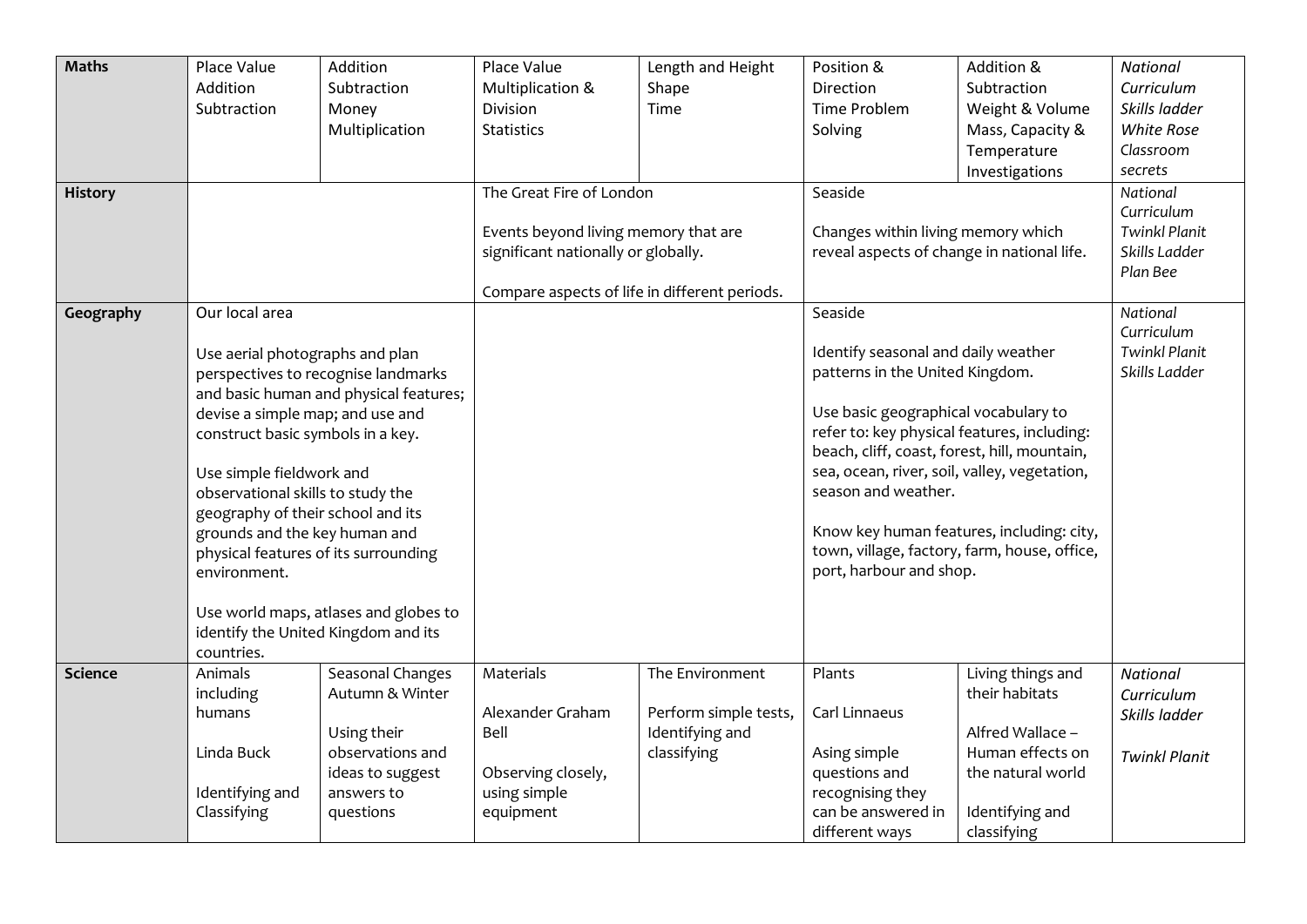| Computing             | Programming-<br><b>Beebots</b><br><b>Directions</b>                                                                                          | Getting started<br>Creating a picture<br>by exploring shapes<br>and colours | Online safety<br>Algorithms<br>unplugged          | Digital Imagery                             | Introduction to<br>data                                            | Rocket to the<br>moon                                   | National<br>Curriculum<br>Skills ladder<br><b>Kapow Primary</b>        |
|-----------------------|----------------------------------------------------------------------------------------------------------------------------------------------|-----------------------------------------------------------------------------|---------------------------------------------------|---------------------------------------------|--------------------------------------------------------------------|---------------------------------------------------------|------------------------------------------------------------------------|
| Art                   | Miro<br>Printing using<br>repeating or<br>overlapping<br>shapes. Use<br>objects to create<br>prints by pressing,<br>rolling and<br>stamping. | Picasso<br>Collage                                                          |                                                   |                                             |                                                                    |                                                         | <b>National</b><br>Curriculum<br>Skills ladder<br><b>Twinkl Planit</b> |
| <b>DT</b>             |                                                                                                                                              |                                                                             | <b>Baking bread</b><br>Weighing, mixing, kneading |                                             | Clay tiles<br>Create a seaside scene<br>Using tools and techniques |                                                         | <b>National</b><br>Curriculum<br>Skills Ladder                         |
| <b>Music</b>          | Charanga Year 1<br>Hey You!                                                                                                                  | Charanga Year 1<br>Rhythm in the way<br>you walk and<br>Banana Rap          | Charanga Year 1 In<br>the Groove                  | Charanga Year 1<br>Round and Round          | Charanga Year 1<br>Your imagination                                | Charanga Year 1<br>Reflect, rewind and<br>Replay        | <b>National</b><br>Curriculum<br>Skills ladder<br>Charanga             |
| PE                    | Team building<br>games.<br>Use of woods.                                                                                                     | Yoga                                                                        | Dance                                             | Gymnastics                                  | Fitness                                                            | <b>Target Games</b>                                     | <b>National</b><br>Curriculum<br>Skills ladder Get<br>Set 4 PE         |
| <b>PSHE &amp; RSE</b> | Transition & All<br>about me                                                                                                                 | Citizenship (Year 1)                                                        | Economic Wellbeing<br>(Year 1)                    | Health and Wellbeing<br>(Year 1)            | Family &<br>Relationships (Year<br>1)                              | Safety and<br>changing body<br>(Year 1)                 | National<br>Curriculum<br>Kapow                                        |
| <b>RE</b>             | Discovery RE<br>Year <sub>1</sub><br>The Creation<br>Story                                                                                   | Discovery RE Year 1<br>Christmas                                            | Discovery RE Year 1<br>Jesus as a Friend          | Discovery RE Year 1<br>Easter - Palm Sunday | Discovery RE Year 1<br>Shabbat                                     | Discovery RE Year 1<br>Rosh Hashannah<br>and Yom Kippur | <b>Herts Agreed</b><br>Syllabus<br><b>Discovery RE</b>                 |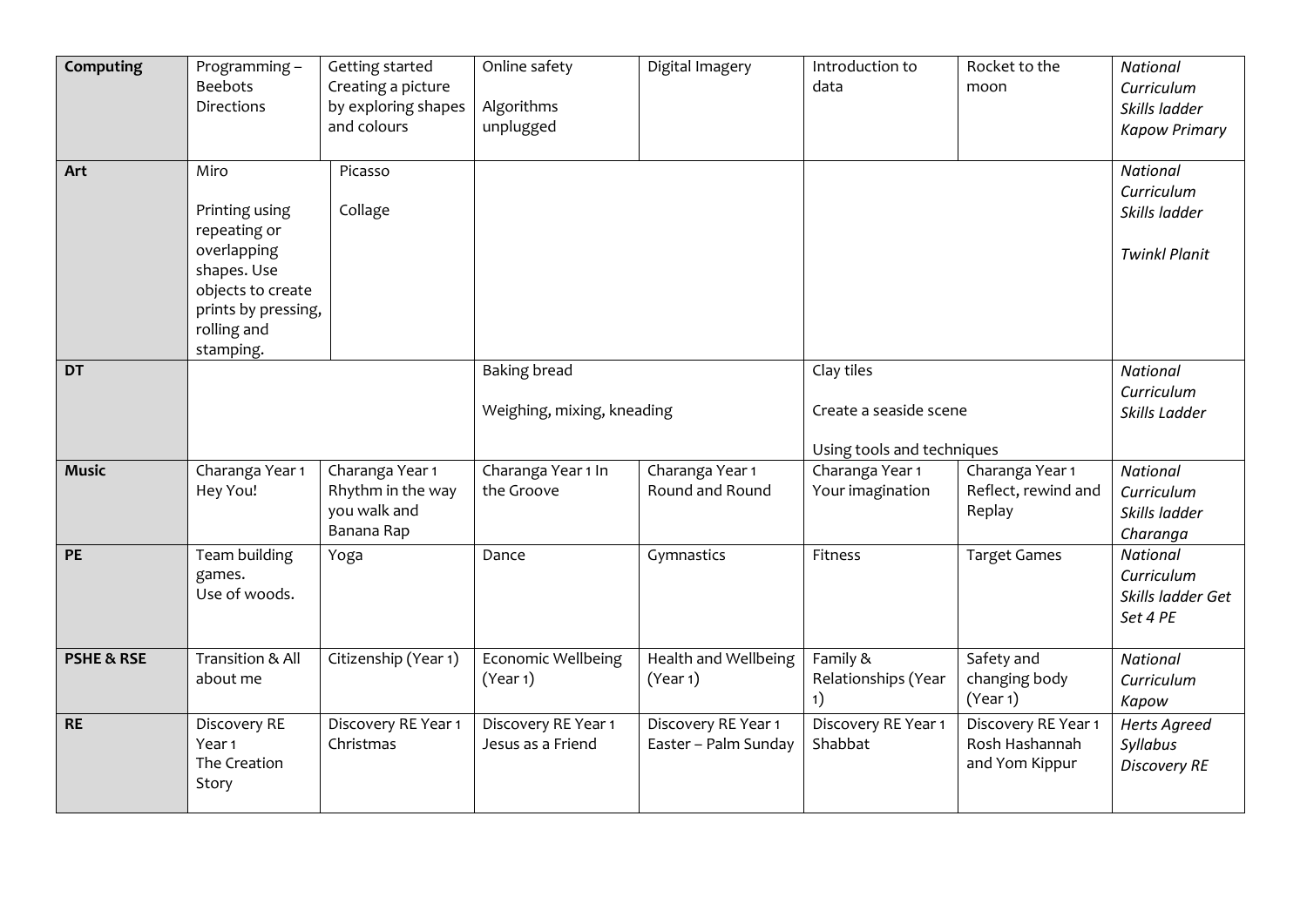

## **Homewood Year 1 and 2 - Year B**

|                                                                                                         |                                                                                                         |                                        |                                                                                                      | <b>Essendon C of E Primary School (VC)</b><br>Encouraging everyone's light to shine (Matthew 5:16) |                                                                        |                                        |                                                                                              |
|---------------------------------------------------------------------------------------------------------|---------------------------------------------------------------------------------------------------------|----------------------------------------|------------------------------------------------------------------------------------------------------|----------------------------------------------------------------------------------------------------|------------------------------------------------------------------------|----------------------------------------|----------------------------------------------------------------------------------------------|
| Value                                                                                                   | The Essendon<br>Way                                                                                     | Love Yourself                          | Love Others                                                                                          | Love God                                                                                           | Love Learning                                                          | Love The World You<br>Live In          |                                                                                              |
| <b>Term</b>                                                                                             | <b>Autumn1</b>                                                                                          | <b>Autumn 2</b>                        | Spring <sub>1</sub>                                                                                  | Spring 2                                                                                           | <b>Summer 1</b>                                                        | <b>Summer 2</b>                        |                                                                                              |
| <b>Topic</b>                                                                                            |                                                                                                         | Who Do You Think You Are?              |                                                                                                      | <b>Toys</b>                                                                                        |                                                                        | <b>Our Wonderful World</b>             |                                                                                              |
| Curriculum<br>Driver                                                                                    |                                                                                                         | History & Geography                    |                                                                                                      | History                                                                                            |                                                                        | Geography                              |                                                                                              |
| <b>Key Text</b><br>Intent:<br>Putting quality<br>children's books<br>at the heart of<br>our curriculum. | Rapunzel<br>Bethan Woollvin<br>Amelia Earhart<br>Maria Isabel Sanchez Vegara<br>Look Up<br>Nathan Byron |                                        | <b>Traction Man is Here</b><br>Mini Grey<br>The Adventures of Egg Box Dragon<br><b>Richard Adams</b> |                                                                                                    | One Day on our Blue Planet - In the<br>Savannah<br>Ella Bailey         |                                        | <b>National</b><br>Curriculum<br>Skills ladder<br>CLPE Power of<br>Reading<br>$HFL$ $PA+$    |
| <b>English Focus</b>                                                                                    | Labels, lists and captions<br>Descriptions<br>Narrative<br>Information texts                            |                                        | Diary entry<br>Newspaper report writing<br>Instructions<br>Non-chronological reports                 |                                                                                                    | Persuasive writing<br>Postcards<br>Information texts<br>Report writing |                                        | <b>National</b><br>Curriculum<br>Skills ladder<br><b>CLPE Power of</b><br>Reading<br>HFL PA+ |
| <b>Phonics</b>                                                                                          | Appropriately<br>set phonics<br>groupings                                                               | Appropriately set<br>phonics groupings | Appropriately set<br>phonics groupings                                                               | Appropriately set<br>phonics groupings                                                             | Appropriately set<br>phonics groupings                                 | Appropriately set<br>phonics groupings | <b>Phonics Play</b><br>Letters and<br>Sounds                                                 |
| Grammar &<br><b>Punctuation</b>                                                                         | Verbs<br><b>Nouns</b><br>Demarcating                                                                    | <b>Personal Pronouns</b><br>Suffixes   | Homophones<br>Noun phrases                                                                           | Plurals<br>Commas<br>Suffixes                                                                      | Adverbs<br>Apostrophes for<br>possession                               | Contractions<br><b>Suffixes</b>        | <b>National</b><br>Curriculum<br>Skills ladder                                               |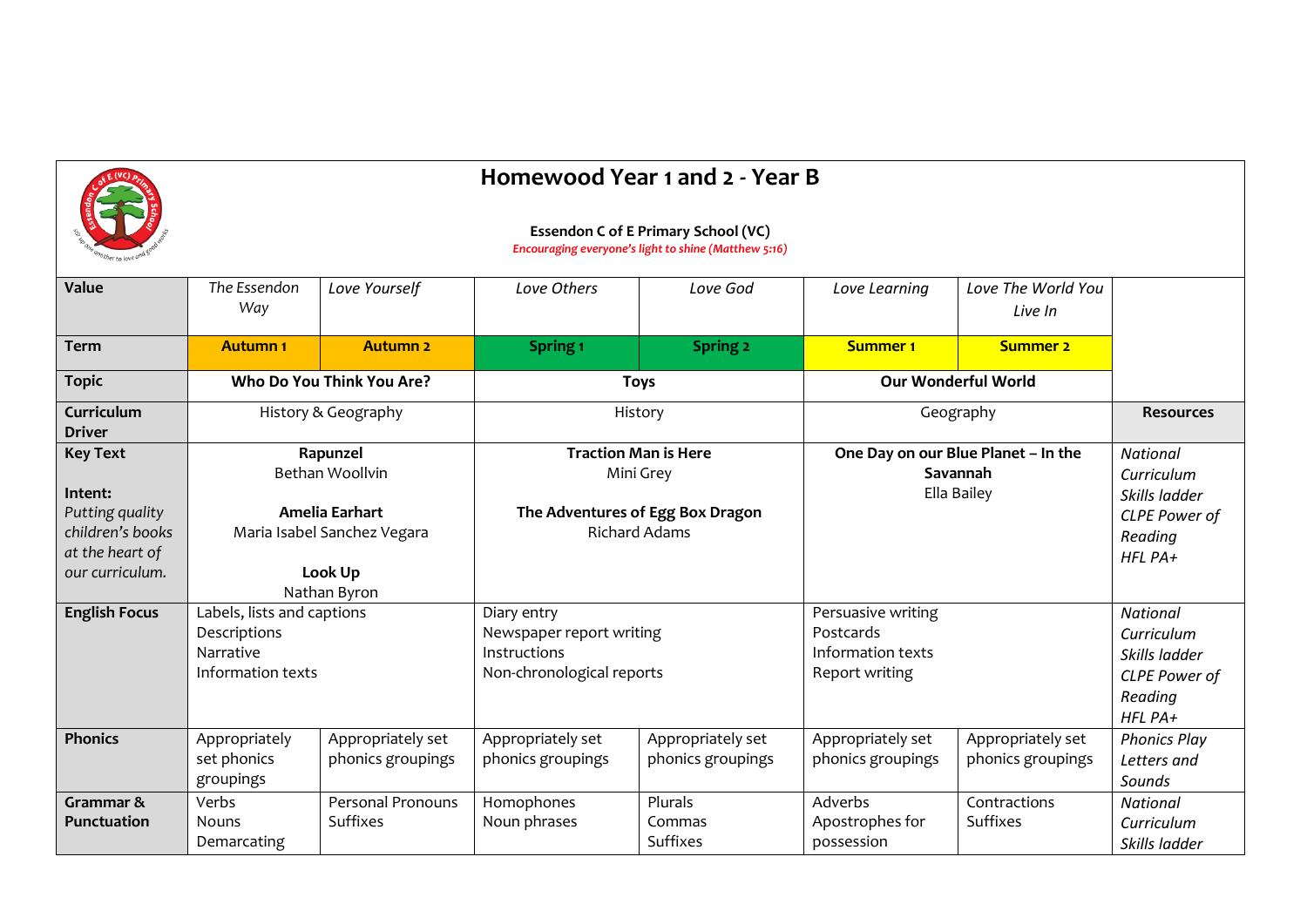|                | sentences of<br>sentences                                                                                                                                                                          | Prefix - un<br>Adjectives                                                                                                                                                                                                                                                                | Past and present<br>verbs                                                 |                                                 | Suffixes<br>Types of sentences                                                                                                                                                                                                                                                                                                                                                                                                                                                                                                                                                                                           | Up levelling<br>sentences                                                                         | CLPE Power of<br>Reading                                                      |
|----------------|----------------------------------------------------------------------------------------------------------------------------------------------------------------------------------------------------|------------------------------------------------------------------------------------------------------------------------------------------------------------------------------------------------------------------------------------------------------------------------------------------|---------------------------------------------------------------------------|-------------------------------------------------|--------------------------------------------------------------------------------------------------------------------------------------------------------------------------------------------------------------------------------------------------------------------------------------------------------------------------------------------------------------------------------------------------------------------------------------------------------------------------------------------------------------------------------------------------------------------------------------------------------------------------|---------------------------------------------------------------------------------------------------|-------------------------------------------------------------------------------|
|                |                                                                                                                                                                                                    |                                                                                                                                                                                                                                                                                          |                                                                           |                                                 |                                                                                                                                                                                                                                                                                                                                                                                                                                                                                                                                                                                                                          |                                                                                                   | HFL PA+                                                                       |
| <b>Maths</b>   | Place Value<br>Addition<br>Subtraction<br>Shape                                                                                                                                                    | Addition<br>Subtraction<br>Multiplication<br>Shape                                                                                                                                                                                                                                       | Place Value<br>Multiplication &<br>Division<br><b>Statistics</b><br>Money | Fractions<br>Length and Height<br>Time<br>Money | Position &<br>Direction<br><b>Time Problem</b><br>Solving                                                                                                                                                                                                                                                                                                                                                                                                                                                                                                                                                                | Addition &<br>Subtraction<br>Weight & Volume<br>Mass, Capacity &<br>Temperature<br>Investigations | National<br>Curriculum<br>Skills ladder<br>White Rose<br>Classroom<br>secrets |
| <b>History</b> | The Lives of significant individuals in<br>the past who have contributed to<br>national and international<br>achievements.<br>Challenging Stereotypes focusing on<br>significant women in history. |                                                                                                                                                                                                                                                                                          | Toys<br>Changes within living memory                                      |                                                 |                                                                                                                                                                                                                                                                                                                                                                                                                                                                                                                                                                                                                          |                                                                                                   | National<br>Curriculum<br><b>Twinkl Planit</b><br>Skills Ladder<br>Plan Bee   |
| Geography      | near and far; left and right], to<br>routes on a map.<br>continents and oceans studied.                                                                                                            | Use simple compass directions (North,<br>South, East and West) and locational<br>and directional language [for example,<br>describe the location of features and<br>Use world maps, atlases and globes to<br>identify the United Kingdom and its<br>countries, as well as the countries, |                                                                           |                                                 | Name and locate the world's seven<br>continents and five oceans<br>Name, locate and identify characteristics<br>of the four countries and capital cities of<br>the United Kingdom and its surrounding<br>seas.<br>Use world maps, atlases and globes to<br>identify the United Kingdom and its<br>countries, as well as the countries,<br>continents and oceans studied.<br>Understand geographical similarities and<br>differences through studying the human<br>a contrasting non-European country.<br>The location of hot and cold areas of the<br>world in relation to the Equator and the<br>North and South Poles. | and physical geography of a small area of<br>the United Kingdom, and of a small area in           | National<br>Curriculum<br><b>Twinkl Planit</b><br>Skills Ladder               |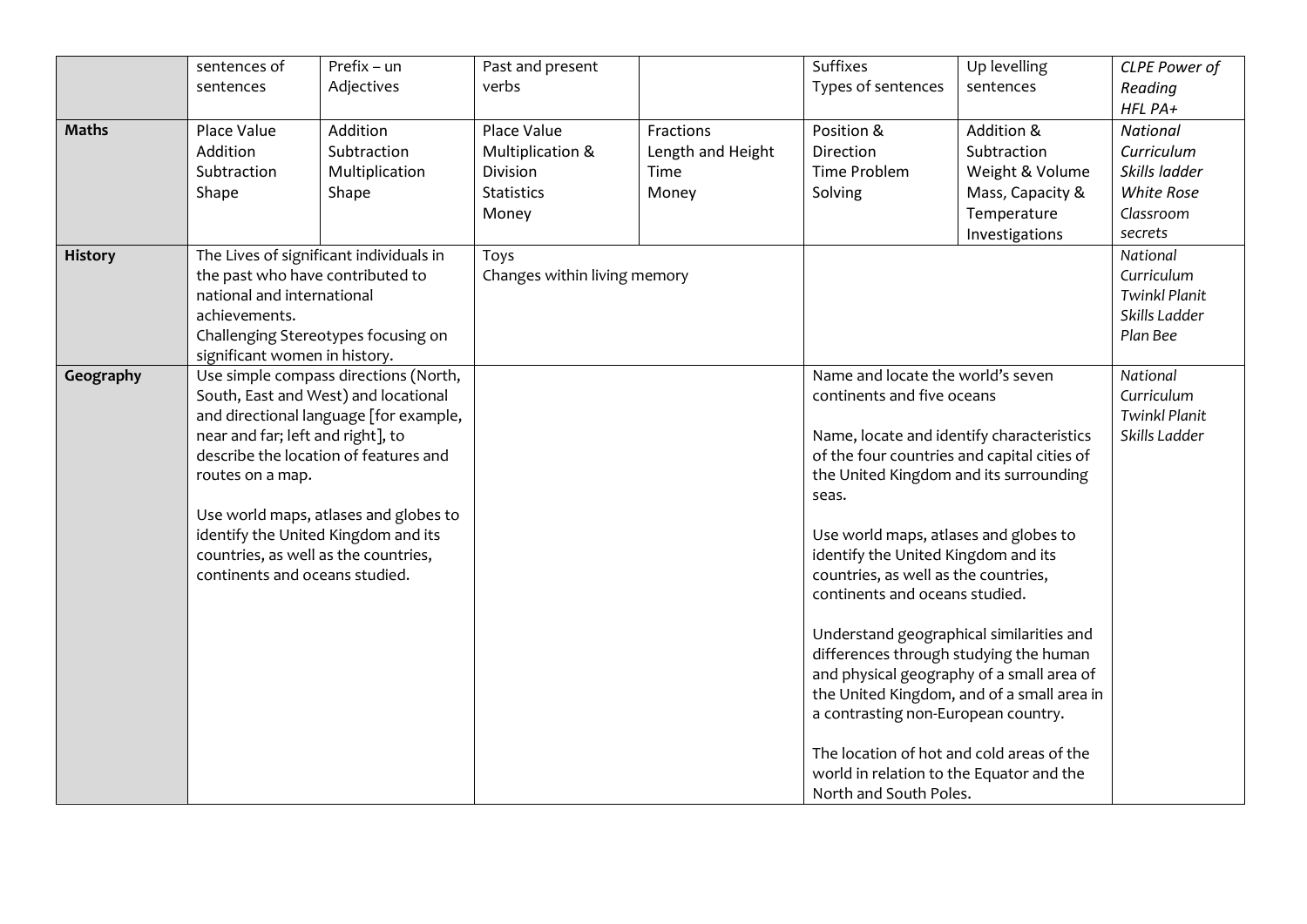| Science               | Scientists and<br>Inventors<br>Mae Jamison<br>Asking simple<br>questions and<br>recognising they<br>can be<br>answered in<br>different ways<br>Scientific<br>enquiry | Animals including<br>humans<br>Louis Pasteur<br>Performing simple<br>tests | Materials<br>Stephanie Kwolek<br>John McAdam<br>Using their<br>observations and<br>ideas to suggest<br>answers to questions | Living things and<br>their habitats<br>Jane Goodall -<br>animal behaviour<br>Gathering and<br>recording data to<br>help in answering<br>questions - link to<br>the BBC Big<br>Birdwatch | Seasonal Changes<br>Spring & Summer<br>Isaac Newton-<br>light & rainbows<br>Observing closely,<br>using simple<br>equipment | Plants<br>Tom Hart Dyke<br>Gathering and<br>recording data to<br>help in answering<br>questions | <b>National</b><br>Curriculum<br>Skills ladder<br><b>Twinkl Planit</b> |
|-----------------------|----------------------------------------------------------------------------------------------------------------------------------------------------------------------|----------------------------------------------------------------------------|-----------------------------------------------------------------------------------------------------------------------------|-----------------------------------------------------------------------------------------------------------------------------------------------------------------------------------------|-----------------------------------------------------------------------------------------------------------------------------|-------------------------------------------------------------------------------------------------|------------------------------------------------------------------------|
| Computing             | What is a<br>computer?<br>Computer parts<br>and inventions                                                                                                           | Word Processing<br>Letter Writing                                          | Programming<br>Algorithms and<br>debugging<br>Online safety                                                                 | Programming<br>Scratch Jnr                                                                                                                                                              | Creating media<br><b>Stop Motion</b>                                                                                        | Data handling<br><b>International Space</b><br>Station                                          | <b>National</b><br>Curriculum<br>Skills ladder<br><b>Kapow Primary</b> |
| Art                   | Colour mixing<br>Wassily Kandinsky                                                                                                                                   |                                                                            |                                                                                                                             |                                                                                                                                                                                         | Weaving<br>Shape textiles                                                                                                   |                                                                                                 | <b>National</b><br>Curriculum<br>Skills ladder<br><b>Twinkl Planit</b> |
| <b>DT</b>             |                                                                                                                                                                      |                                                                            | Make a moving toy - mechanics                                                                                               |                                                                                                                                                                                         |                                                                                                                             |                                                                                                 | <b>National</b><br>Curriculum<br>Skills ladder                         |
| <b>Music</b>          | Charanga<br>Hands, Feet and<br>Heart                                                                                                                                 | Charanga<br>Ho, Ho, Ho                                                     | Charanga<br>I wanna play in a<br>band                                                                                       | Charanga<br>Zootime                                                                                                                                                                     | Charanga<br>Friendship Song                                                                                                 | Charanga<br>Reflect, rewind and<br>replay                                                       | <b>National</b><br>Curriculum<br>Skills ladder<br>Charanga             |
| <b>PE</b>             | Playground<br>games                                                                                                                                                  | Fundamentals                                                               | Gymnastics                                                                                                                  | Sending and<br>receiving                                                                                                                                                                | Invasion                                                                                                                    | Striking and<br>Fielding                                                                        | <b>National</b><br>Curriculum<br>Skills ladder Get<br>Set 4 PE         |
| <b>PSHE &amp; RSE</b> | Transition & All<br>about me                                                                                                                                         | Citizenship (Year 2)                                                       | <b>Economic Wellbeing</b><br>(Year 2)                                                                                       | Health and Wellbeing<br>(Year 2)                                                                                                                                                        | Family &<br>Relationships (Year<br>2)                                                                                       | Safety and<br>changing body<br>(Year 2)                                                         | <b>National</b><br>Curriculum<br>Kapow                                 |